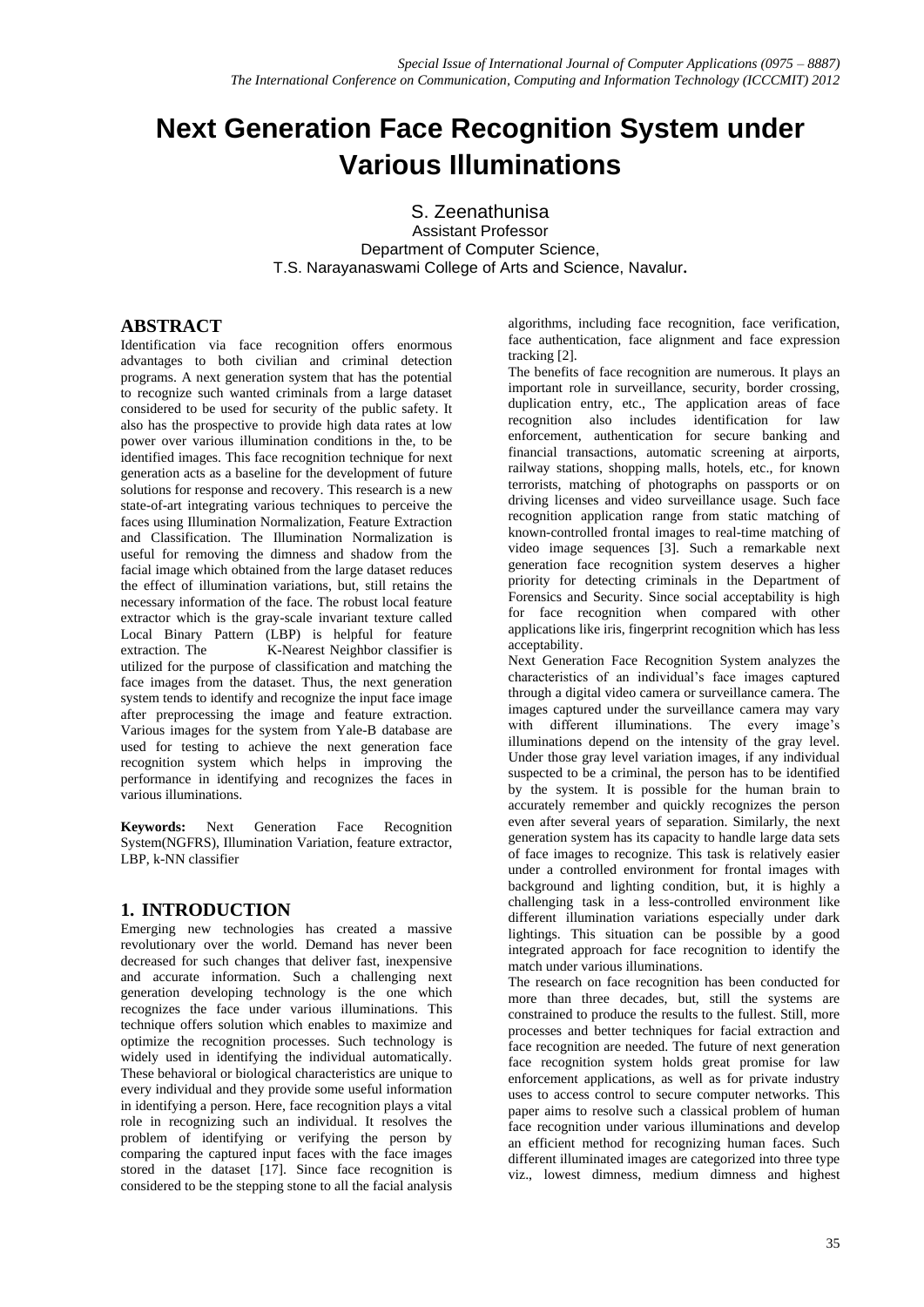dimness. These are the challenging tasks categories and these less-controlled captured images can be identified by integrating the three efficient techniques such as illumination variation, feature extractor and a recognizer for identifying the equivalent from the existing database. This paper focuses only on the frontal view faces subjecting under the above-mentioned three categories of illumination conditions.

The remaining paper is organized as follows: Section 2 describes some of the related works towards face recognition on changing illumination; various facial feature extraction techniques and the different identification approaches. The Section 3 focuses on recognizing the human face under illuminations using the new integrated approach. In Section 4, the proposed methods experimentation and their results are comprised. Section 5 outlines the summary of the author's conclusion and future work.

# **2. Review of Literature**

This section details the studies reported in the literature on utilizing various lighting variations, which develops a historical and current perspective of activities in the field of Next Generation Face Recognition System. Based upon those ideas from the review of literature, the proposed system has been implemented with a new integrated approach. Moore et al has utilized a concept called deillumination for estimating intrinsic images. By using little input data and no special equipment like light stage etc., de-illumination is done with a huge number of images of the same object from many possible directions. The underlying idea behind this de-illumination and reillumination concept is that by breaking down the image into small patches, it is possible to learn machines for specific parts of the face [5].

Aggarwal et al have proposed an algorithm to recognize multiple illuminated faces for just one image. It performs the face recognition under varying illumination without having any prior information about the number of the light sources. It performed much better to make the single light source assumption [12]. Holappa et al [8] highlighted that the optimized illumination condition for 2D face image algorithms along with local binary pattern and using  $\chi^2$ distance metric which is the enhanced concept of Tan and Triggs. The use of local binary pattern histograms computed in local image regions was first proposed for face image description by Ahonen et al. This representation has successfully been applied to face recognition, face detection, and also for other tasks such as object recognition.

Wang et al has utilized a technique called Luminance Transient Improvement (LTI) in which the favorable characteristics of Gaussian function, their difference of the outputs with different variances to get the local information of images are obtained. Difference of Gaussian function gives the high performance and also the sharpness of the image can be obtained. Even the computational consumption can be easily cut down [11]. The initial experiments of the proposed system suggested that one of the successful local appearance descriptor called Local Binary Pattern (LBP) is rich in information and computational efficiency. Xiaoyang Tan et al proposed Illumination Normalization preprocessing chain technique which incorporates a series of stages designed to counter the effects of illumination variations, local shadowing, and highlights while preserving the essential elements of visual appearance. The local texture feature

sets called the LBP (Local Binary Pattern)/LTP (Local Ternary Pattern) descriptor used for the feature extraction and improved KPCA classifier incorporated for more accurate results in recognizing the human face under different lighting conditions. However, face recognition is a complex task for which it is useful to include multiple types of features and also need to build a final classification stage that can handle residual variability and learn effective models from relatively few training samples [4].

Ahonen et al has prescribed a novel and efficient facial image representation based on Local Binary Pattern texture features in which the face image is divided into several regions and each region is computed using local binary pattern technique. LBP operator has proven to be highly discriminative and its key advantages make it suitable for face image analysis tasks [10]. Maturana et al approach for face recognition highlighted for different pose variations and misaligned faces by using the concept of LBP histogram and Naïve Bayes Nearest Neighbor (NBNN) algorithm. He has utilized a concept called image-to-class distance instead of image-to-image distance. But then, the main drawback of NBNN is its increase in the computational cost relatively when compared with LBP algorithm [7].

Padraig Cunnigham et al highlighted that k-NN process is transparent and so it is easy to implement and it can be very effective if an analysis of the neighbors is useful as explanation of the output of the classifier is useful [10]. The reason behind using k-NN with high dimension data to perform feature selection are for many distance measures, the retrieval time increases directly with the number of features and irrelevant features can have the same influence on retrieval as predictive features so they will impact negatively on accuracy. In situation where an explanation of the output of the classifier is useful, k-NN can be very effective if an analysis of the neighbors is useful as explanations.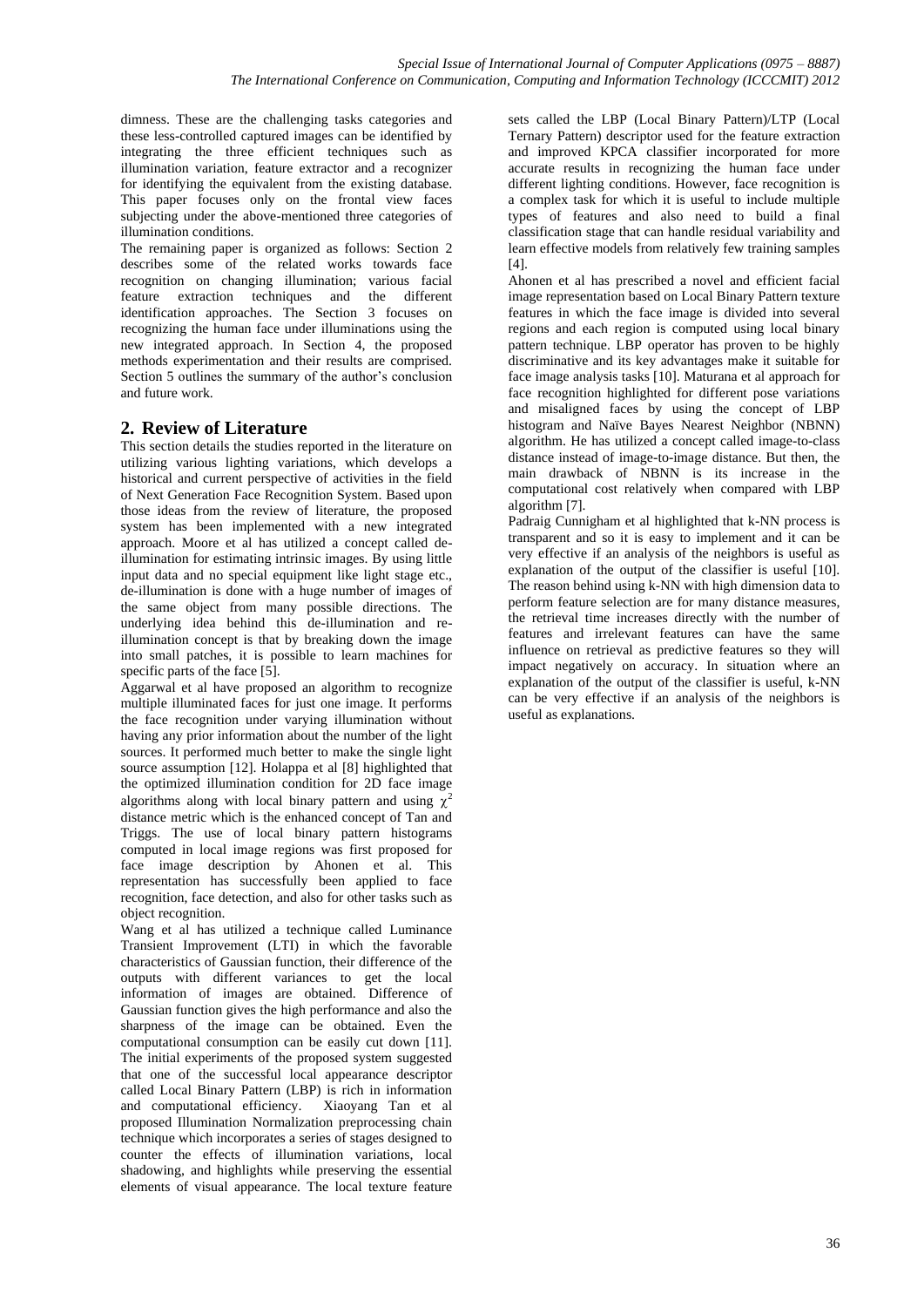*Special Issue of International Journal of Computer Applications (0975 – 8887) The International Conference on Communication, Computing and Information Technology (ICCCMIT) 2012*



*Figure 3.1 Conceptual model of the Next Generation Face Recognition System*

# **3. Next Generation Face Recognition System**

The ability of Face recognition system (FRS) is expected to identify faces present in the images using biometric identification and the visual perception. The FRS concentrates only on biometric identification of the face image subjected under various illuminations. Though the familiar systems like fingerprint identification, iris identification, gender, ethnicity, etc., are said to be biometric identifications, facial recognition plays an important role in the field of identifying a person. Such a FRS system undergoes a three step process such as Preprocessing Chain (Illumination Variation), Feature Extractor and Classifier. Figure 3.1 depicts the conceptual model of the Next Generation Face Recognition System.

The face recognition system undergoes some sequential steps to identify a matcher from the existing data set. The procedure for FRS is as follows:

#### **Algorithm:**

*Step 1 : Accept the image as an input.*

*Step 2 : The preprocessor follows the following steps 2.1 to 2.4 and repeat it for every given image to remove the darkness and obtain the brighter image.*

 *Step 2.1: The gray-scale image is projected under gamma correction which removes the darkness and glows the pixel bright.*

 *Step 2.2: The shadiness of the input face can* 

 *be eliminated by applying the difference of Gaussian filtering.*

 *Step 2.3: The face-shaped edge from left lower jaw to right lower jaw can be detected using masking.*

 *Step 2.4: The final step of the preprocessor is to apply equalization of normalization which rescales the image intensity, still preserving* the required information of *the input face image.*

*Step 3 : Apply Local Binary Pattern feature descriptor for the preprocessed image for feature extraction which stores the features in the form of feature vector.*

*Step 4 : These feature vectors are trained with the k– NN recognizer to recognize the given image from the training data set.*

*Step 5 : If the recognized image exists in the training set, then the recognizer identifies the image else does not identified.*

*Step 6 : Repeat the steps from 1 to 5 for each and every input face image to find the matcher.*

## **3.1 Preprocessor**

Facial recognitions are very difficult to compare because their testing must be performed on a large number of samples in different scenarios under different illumination variations, background, different model databases, etc. Here, Yale – B database is used, since, it contains face images with non-homogeneous illumination with changing the position of the illumination source relative to the face. Some of the sample faces are given in Figure 3.2 which are categorized under the three dimness levels. To build a robust and efficient face recognition system, the problem of lighting variations is one of the main technical challenges facing system designers today. Perez et al [14] proposed that face images are significantly change by lighting conditions. The illumination condition is dynamic and varies according to the daylight conditions. Many appearance-based methods have been proposed and reported. Therefore, a developed method is needed to overcome these difficulties and thus in the FRS, an elegant integrated approach has been utilized to eliminate the illumination from the input face image and obtain the necessary information from the same.



*Figure 3.2 Sample images of Yale-B Database*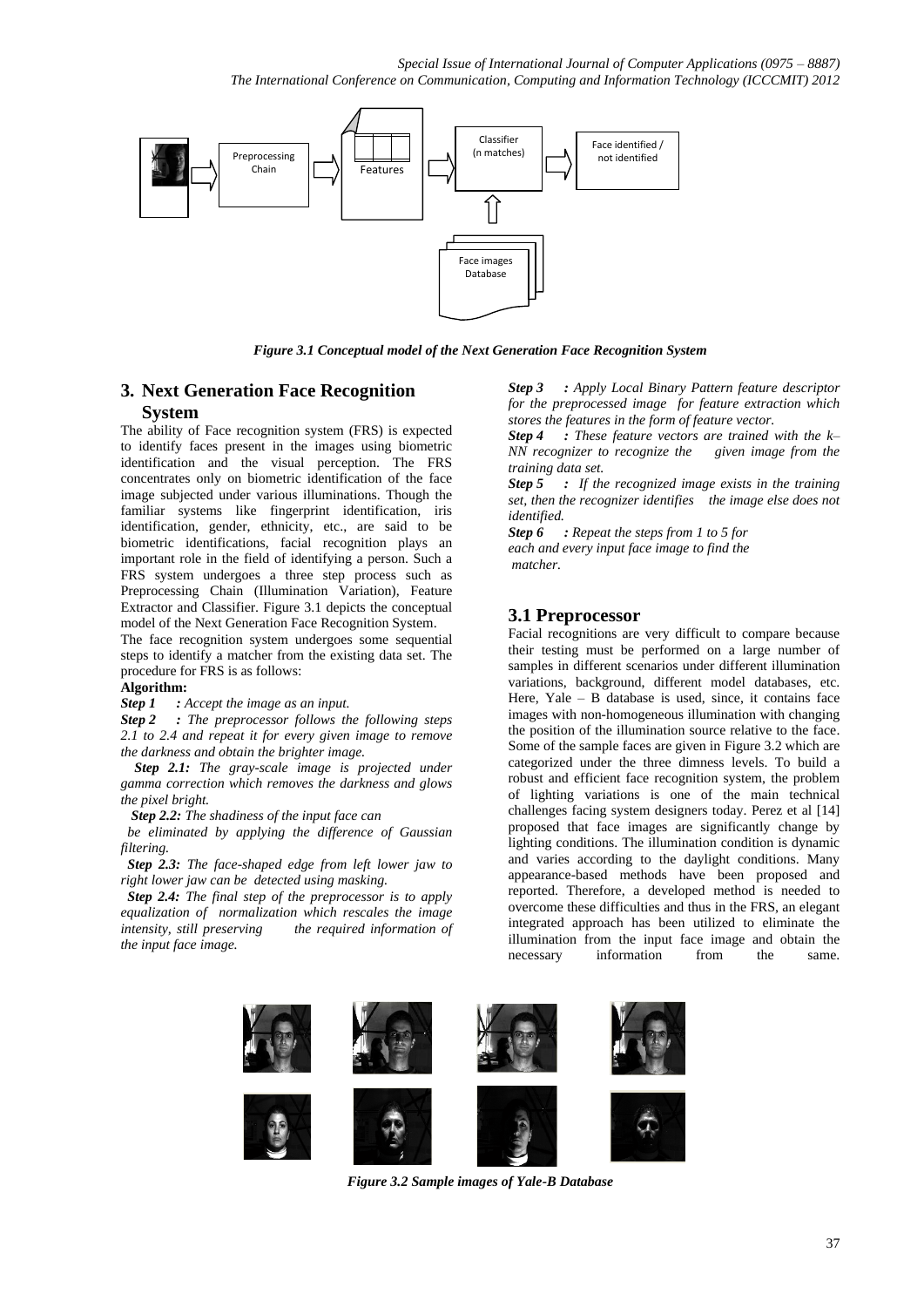The Illumination Variation (IV) step sequentially undergoes four sub steps viz., Gamma Correction, Difference of Gaussian, Masking and Equalization of Normalization. The IV of the FRS removes the noise such as darkness and shadiness from the input image, by preserving the necessary information from the input image

for further processing of feature extraction by the feature extractor. Figure 3.3 depicts the sequential steps of the effective IV process. This is an important stage in face recognition system since it helps in getting a sharp-edge image to recognize the input face image.





## **3.1.1 Input Image**

The Input Image for the IV stage has the dimension  $150 \text{ x}$ 130 which has been taken from the Yale – B database. The images considered are subjected to different dark light variations. One input face image is projected to ten different illumination variations. This input image if obtained as RGB, converted to gray scale and this conversion helps in eliminating the hue and saturation information still retaining the luminance.

## **3.1.2 Gamma Correction**

Gamma Correction is nonlinear gray-level transformation used to correct the power-law transformation phenomena which perform the transformation of an input image to its original appearance. This transformed gamma-corrected image is free from the darkness by compressing all the dark regions into bright regions. It replaces the original gray-level I with I<sup> $\Upsilon$ </sup> by considering  $\Upsilon > 0$ , but lies between 0 and 1(i.e.,  $\Upsilon \in [0, 1]$ ). Here, the obtained image after gamma correction should be an illumination free image. Hence the value of  $Y$  can be range from [0, 0.5] and by

default the value of  $Y = 0.2$  is to be considered.

## **3.1.3 Difference of Gaussian**

Gamma Correction does not remove the complete darkness. Their remains the local shadings such as the shadow below the eye contacts, nose shadow, etc., and those can be removed by applying the high-pass filtering thus by simplifying the recognition problem. The highpass filter is the one which attenuates low frequencies while passing high frequencies so that the edges of the image become sharper. Hence by implementing the filters using explicit convolution, boundary effects can be minimized. Gaussian filters are the special analysis tools which are easy to manipulate. Utilizing the characteristics of Gaussian function, the gamma-corrected image generates the informative image using the difference between the two Gaussian filters according to the local contrast information of the images [11]. The two Gaussian filters with the variances  $\sigma_1 = 1.0$  and  $\sigma_2 = 2.0$  by default (always  $\sigma_1 < \sigma_2$ ) can be considered. Though gamma correction produces an informative image, still without DoG filtering, the resulting images suffer from reduced local contrast in shadowed regions [Xiaoyang et al 2010].

## **3.1.4 Masking**

If facial regions such as hair style, beard, etc., that are felt to be irrelevant, then masking can be applied, which simply has a face-shaped region. Also the background change can be minimized by using a mask. Here, the shape of the face from left lower jaw to right lower jaw has been detected and masked.

## **3.1.5 Equalization of Normalization**

The last step of the preprocessing chain is the equalization of normalization which rescales the image intensity, thus highlights the most of the information by preserving the essential elements of visual appearance. This is done using the median of the absolute value of the signal based on

$$
I(x,y) \leftarrow \frac{I(x,y)}{(mean(min(\tau, |I(x',y')|)^{\alpha}))^{1/\alpha}}
$$
  
......(Formula 3.1)

Here  $\alpha$  is a strongly compressive exponent that reduces the influence of large values,  $\tau$  is a threshold used to truncate the large values after the first phase of normalization, and the *mean* is over the whole unmasked part of the image. By default, the values of  $\mathbf{a} = 0.1$  and  $\tau =$ 10 is used [Xiaoyang et al 2010]. Now, the image is wellscaled, but still has the extreme values. To reduce this, the hyperbolic tangent  $I(x, y) \leftarrow \tau \tanh (I(x, y)/\tau)$ 

can be used and thus limiting *I* to the range  $(-\tau, \tau)$ [Xiaoyang et al 2010].

Hence the principal objective of preprocessing is to enhance the input image and result in a clearer and sharper image free from darkness and shadiness. Resulting final image obtained from the preprocessor is effectively utilized in the feature descriptor LBP.

## **3.2 Feature Extractor**

The Local Binary Pattern is a highly discriminative function and widely used in ordinary analysis of facial appearances. The proposed approach towards recognizing face under various illuminations is very robust since the local binary operator is subject to invariant against any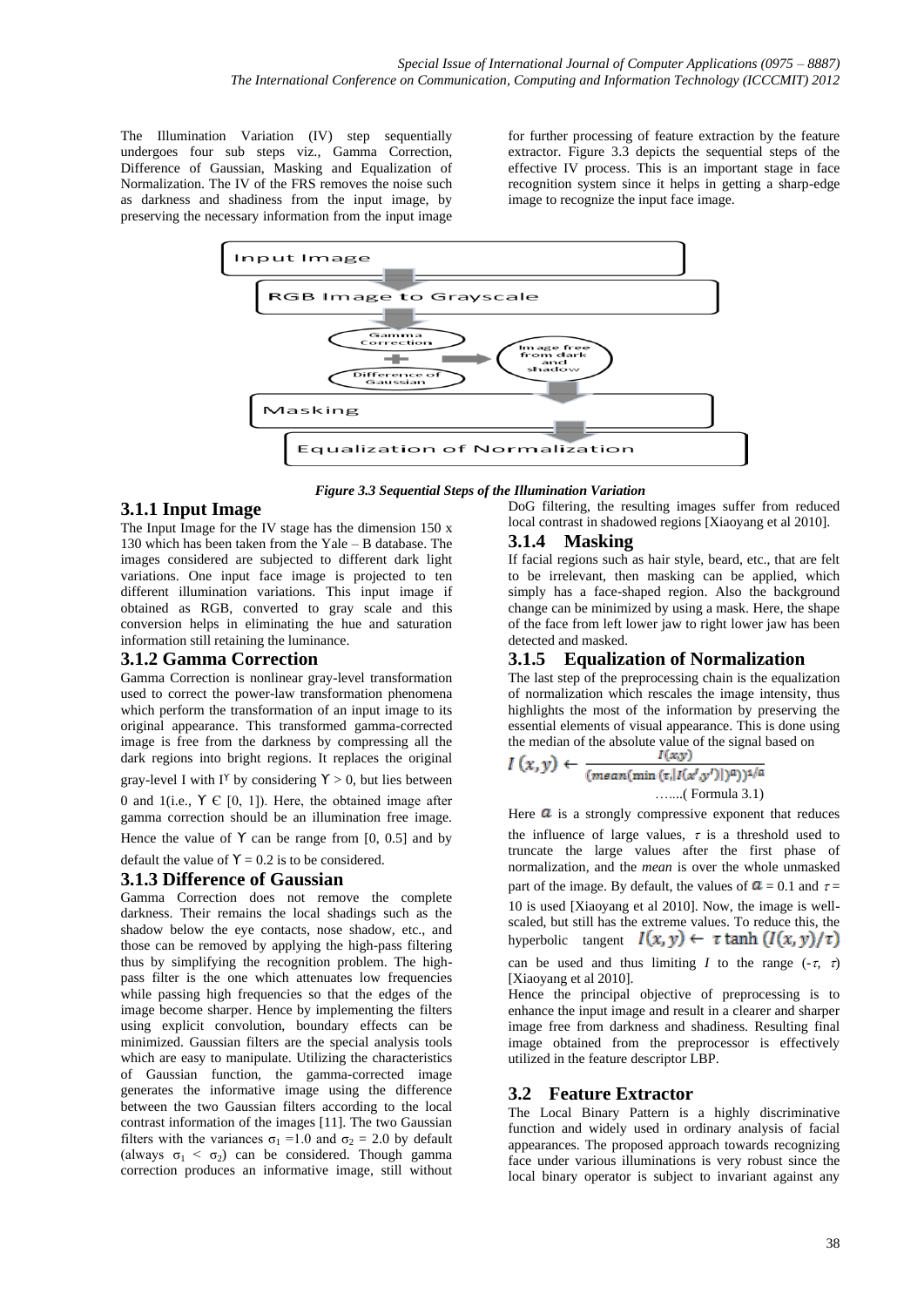monotonic transformation of the gray scale. Another additive advantage of this invariant operator is its computational efficiency towards identifying the features exactly. Ojala et al [15] proposed that starting from the joint distribution of gray values of a circularly symmetric neighbor set of pixels in a local neighborhood, an operator called local binary texture is derived which is invariant against any monotonic transformation of the gray scale. These local binary texture patterns are also called as "*uniform*" patterns. The LBP operator takes the local neighborhood which is threshold at the gray level value of the center pixel into a binary pattern. It is defined for 3 x 3 neighborhood giving 8–bit integer codes based on the eight pixels around the center pixel. Figure 3.4 represents the sequence of the LBP to produce the feature vector set.





The feature vector of the window obtained is carried out for the purpose of recognition of the input face image existing in the training data set using recognizer. This LBP operator produces the highly desirable result for making the recognition simpler. The powerful feature extractor, Local Binary Pattern contributed in this paper is a robust and wide ranging descriptor for extracting features. The result obtained from the implementing of the efficient feature extractor takes to the next stage, classifier, to identify the matcher.

## **3.3 Classifier**

The reason for using classification in face recognition system is that it tries to achieve the exact matcher for the input face image. The idea behind the k–NN classifier used in FRS is to build a classification method using no assumption about the form of the function and also it helps dynamically identify k observations in the training data set that are similar to a new observation that wished to be classify. Because of this reason the classifier k–Nearest Neighbor algorithm is utilized in FRS. k–NN is a nonparametric lazy learning algorithm which is applied to recognition tasks. Classifying for the recognizer can be done by comparing feature vectors of the different points of the images.

Rabbani et al [13] described that the simplest method for determining which face class provides the best description of an input face image is to find the face class k that minimizes the Euclidean distance. The Euclidean distance is the straight line distance between two pixels. The k–NN classifier finds the neighbor set using the Euclidean distance measures. The retrieval image is recognized depending on the minimal distance between the pixels. The most distinguishing nature of this classifier is that it considers the very nearest neighbor pixels for matching and produces a desired output. Whenever the classification is to be made for a new input face image, its distance to each feature in the training set must be determined. Only the k closest entries in the training set are considered for matching.



*Figure 3.5 Sequence of k-NN Classification*

Figure 3.5 gives the steps involved in k-NN classification. k–NN classifier is one of the most successful and beneficial classification techniques in the field of pattern recognition. The main purpose of the classifier is to

classify the training set in order to obtain the retrieval image of the query image from the database. Also, the k– NN recognizer has the higher values of the smoothing that reduces the risk of over fitting due to noise in the training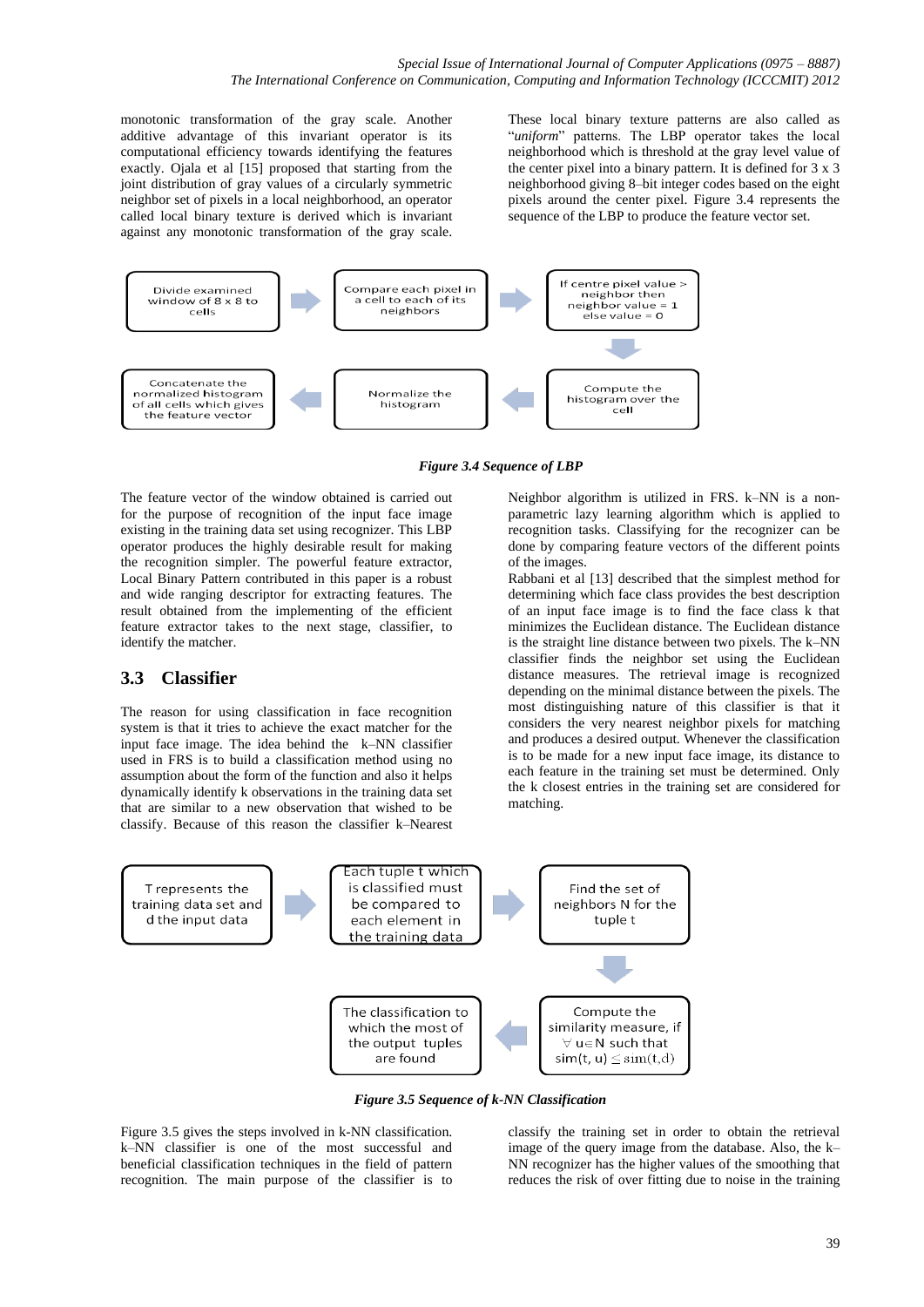data set [17]. This approach has given an intuitive and solid base for experimentation and performs satisfactorily for recognizing the face images under various dark light conditions.

## **4. Experimental Results**

The performance of the integrated approach towards recognizing face under various illuminations for Next Generation FRS specified three stages of face recognition. In the stage (i) the input face image is subjected to illumination variation stage where the dimness and shadiness gets removed to obtain an informative monochromic image. The various steps are involved in this stage which helps to get a bright image. This also facilitates in utilizing the sharpen edge image. In the stage (ii), it then steps into feature extraction. This monochromic image is utilized for extracting features using the significant local feature descriptor called the Local Binary Pattern. In the stage (iii) to recognize the features automatically for the input face image using k–Nearest Neighbor algorithm is utilized. This will classifies the features of the images from the training data set which can easily recognize the input face image. The improvement in

the face recognition system is due to the fact that the extensive feature extractor performs faster and takes minimum amount of time in displaying the feature vector for recognizing the face with the help of the classifier. Figure 4.1 shows the graphical comparison of the three dimness gray level images before and after preprocessing or IV. These three intensified images ranges from 0–255 gray levels. The lowest intensity images of FRS range from 151 to 200 since they are subjected to low dimness where the white domination is more and hence yields less darkness in the face region still the illumination focused is extensible high. The medium intensity images range from 91 to 150 since they are subjected to medium dimness and yields medium darkness in the face region. These medium intensity images produce a good computational efficiency within average amount of time. The highest intensity images range from 0 to 90 since they are subjected to very high dimness where the dark black domination is more and hence yields more darkness in the face region. This high intensity images takes more computational time for classification. Figure 4.2 provides the graph of input image clarity with the time taken for classification.



*Figure 4.1 Graphical Comparison of Three Intensity Gray Levels*



*Figure 4.2 Graph of input image clarity Vs. Time taken for Classification*

The performance for recognizing the image among the training data set plays a vital role in face recognition system. In FRS, the similarity between the face images has been performed and tested using different number of training and test images. There are 10 images per individual from the Yale – B database considered so that the effect of different number of training and test image combinations are tested. These images are of size 150 x

130 pixels with various dark intensities and they are converted from gray scale to monochromic images by using the illumination variation. The results show that the best performance is achieved since it sharpens the edges of the input face image when the images have medium gray level intensity.

The result obtained under this condition is 91.97% genuine acceptance rate with 8.33% false error rate. When the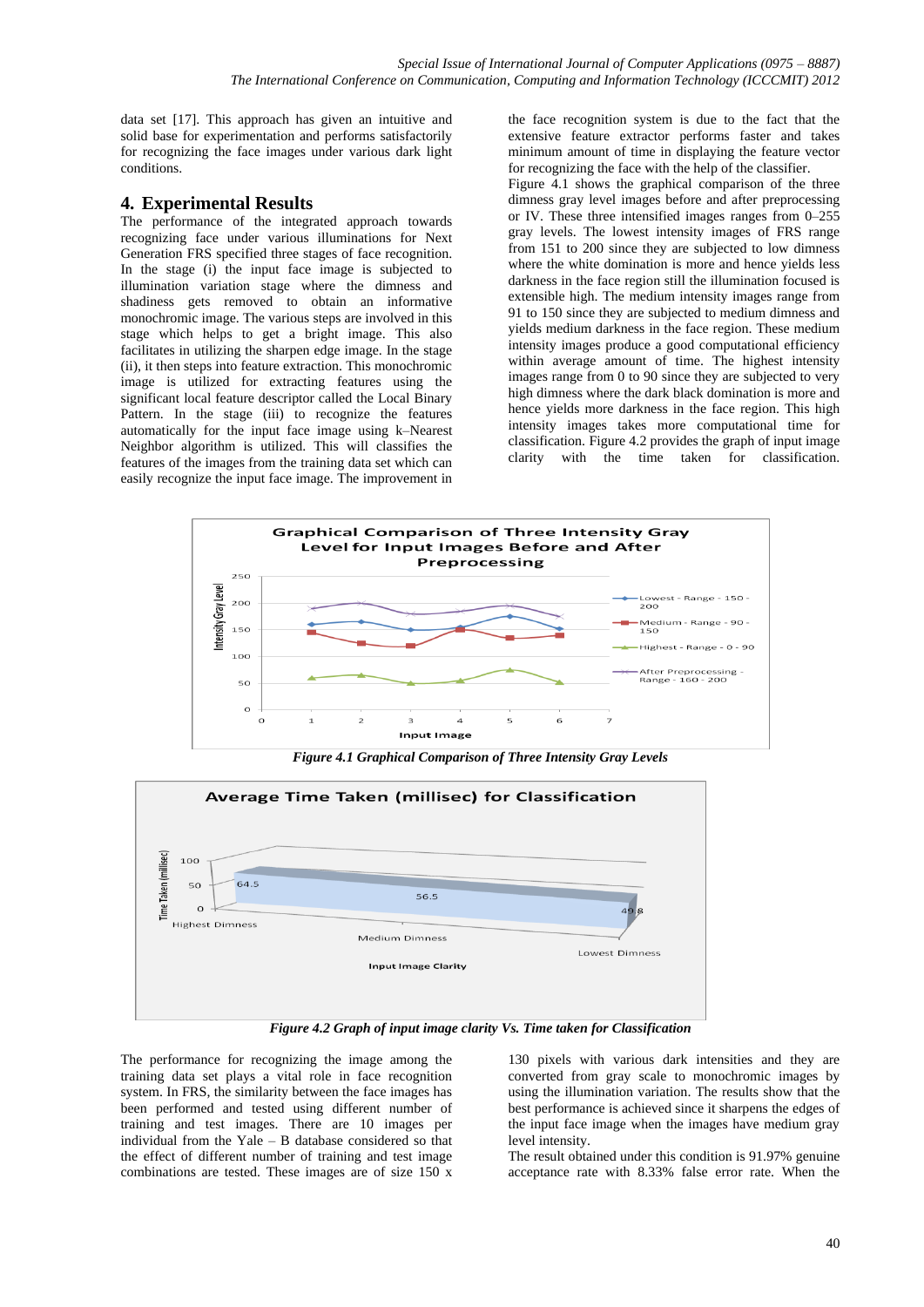tested images from other sources comparatively combined with the Yale database, the error result is produced. If there are more tested images per individual, then there is possibility that the success rate can be expected to become closer. Figure 4.3 depicts the result of genuine acceptance rate (GAR) with false error rate (FER) for identification of the input face images. The Medium Dimness images produce 91.97% GAR with 8.33% FER. If the images considered under Highest Dimness which has very high dark domination produces 66.67% GAR with 33.33% FER

respectively. The Lowest Dimness images produce 83.33% GAR with 16.67% FER respectively. These GAR and FER of lowest, medium and highest level dimness has been calculated using the formula

$$
GAR (%) = \frac{\text{\# Correct } matches}{\text{\# } Images \text{ in Training Data Set}} \times 100
$$

……….(Formula 3.2)



*Figure 4.3 GAR Vs. FER*

The analysis from genuine acceptance rate produce a good result when the image subjected under moderate or medium dimness is considered. Since the black domination for High Dimness and white domination for Low Dimness are more, the genuine acceptance rate gradually reduces. But still the FRS finds the exact matcher for the every relevant input image with more computational complexity.

## **5. Conclusion and Future Enhancement**

This research mainly focuses on the holistic integrated next generation face recognition approach. This FRS approach is a conglomeration of Illumination Normalization using the sequential steps of illumination variation method, an elegant local feature extractor, the Local Binary Pattern (LBP) and the effective classifier, k– Nearest Neighbor classifier. The results and performances of the integrated approach towards recognizing the face under various illuminations produce a good result. The graphical representations clearly visualize the computational efficiency and intensity levels of the input image under various intensities. Each and every approach in FRS proved its own individuality performances and gives the absolute results. The average time taken is approximately 56secs for medium intensity gray level images comparatively reduced time in recognizing the input face image from the training data set. This approach provides a simple framework for incorporating the various robust techniques in recognizing the human face under dark illuminations. As a future vision, the most elegant LBP technique can be utilized for multi–view faces subjected under various dark illuminations for face recognition and also for various disguised faces.

#### **6. References**

- [1] S. Zeenathunisa, A. Jaya and M.A. Rabbani, *"An Integrated Approach Towards Recognizing Face Under Dim Light Conditions"*, In Proc. of 3rd National Conf. on Ad. Trends in Computing, pp. 21- 23, April 2011
- [2] Cha Zhang and Zhengyou Zhang, *"A Survey of Recent Advances in Face Detection",* Technical Report, MSR-TR-2010-66, June 2010
- [3] A. Gupta, S. Gupta, *"Machine Recognition of Human Face",* [www.citeseerx.ist.psu.edu/viewdoc/download,](http://www.citeseerx.ist.psu.edu/viewdoc/download) dt. May 2011.
- [4] Xiaoyang Tan and Bill Triggs, *"Enhanced Local Texture Feature Sets for Face Recognition Under Difficult Lighting Conditions"*, IEEE Trans, on Image Processing, Vol. 19, No.6, June 2010
- [5] Brendan Moore, Marshall Tappen and Hassan Foroosh, *"Learning Face Appearance under Different Lighting Conditions"*, In the 2nd IEEE International Conference on Biometrics: Theory, Applications and Systems, 2008.
- [6] D. Alexiadis, V. Syrris, A. Papastergiou, A. Hatzigaidas and L. Mariuta, *"A New Face Database and Evaluation of Face Recognition Techniques",*14th WSEAS Intern. Conf. on Systems, Vol–II, pp. 590- 595
- [7] Daniel Maturana, Domingo Mery and Alvaro Soto, *"Face Recognition with Local Binary Patterns, Spatial Pyramid Histograms and Naïve Bayes Nearest Neighbor Classification"*, In the International Conference of the Chilean Computer Science Society, pp. 125 – 132, 2009